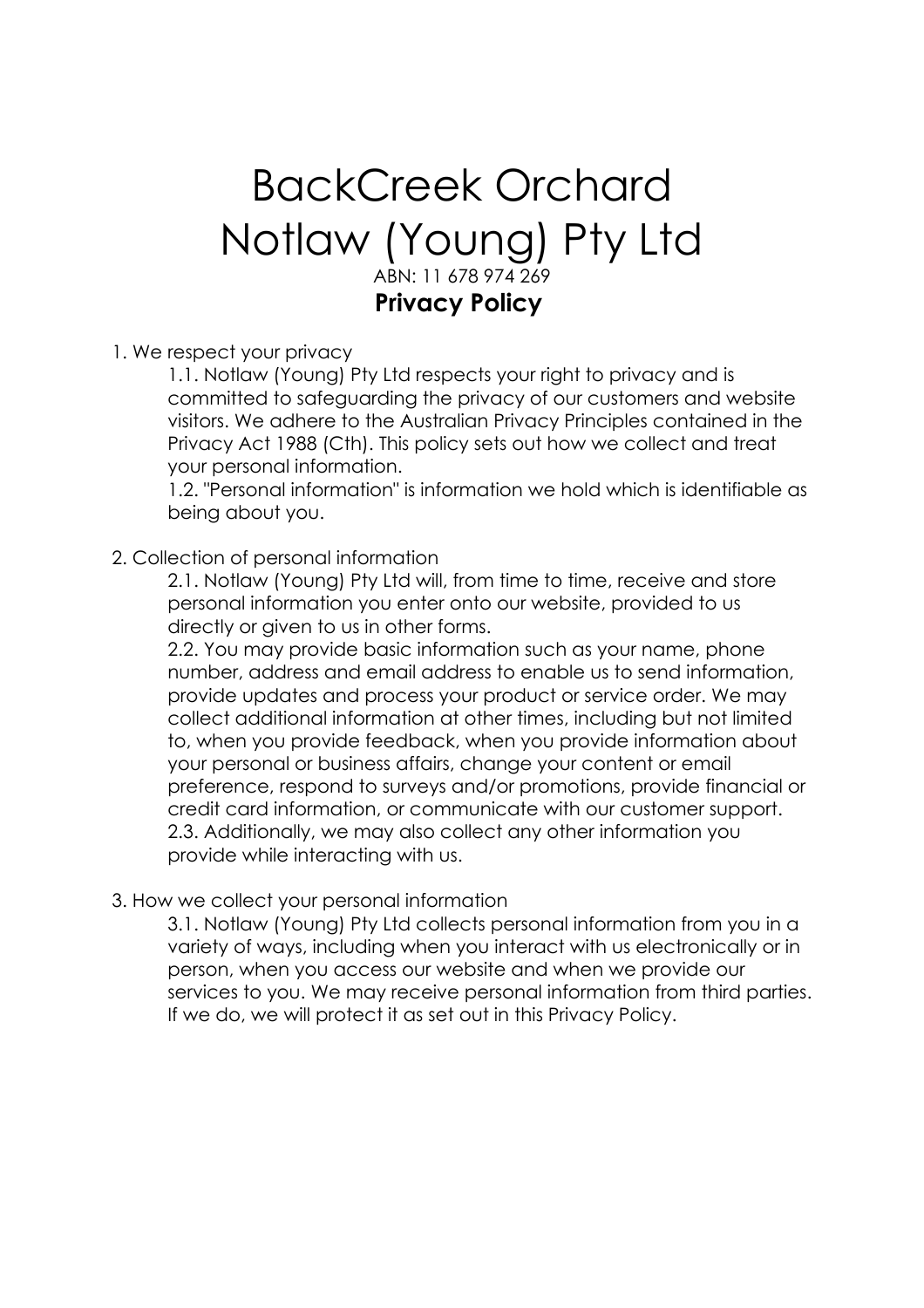4. Use of your personal information

4.1. Notlaw (Young) Pty Ltd may use personal information collected from you to provide you with information, updates and our services. We may also make you aware of new and additional products, services and opportunities available to you. We may use your personal information to improve our products and services and better understand your needs.

4.2. Notlaw (Young) Pty Ltd may contact you by a variety of measures including, but not limited to telephone, email, SMS or mail.

5. Disclosure of your personal information

5.1. We may disclose your personal information to any of our employees, officers, insurers, professional advisers, agents, suppliers or subcontractors insofar as reasonably necessary for the purposes set out in this Policy. Personal information is only supplied to a third party when it is required for the delivery of our services.

5.2. We may from time to time need to disclose personal information to comply with a legal requirement, such as a law, regulation, court order, subpoena, warrant, in the course of a legal proceeding or in response to a law enforcement agency request.

5.3. We may also use your personal information to protect the copyright, trademarks, legal rights, property or safety of Notlaw (Young) Pty Ltd, www.backcreekorchard.com.au, its customers or third parties.

5.4. Information that we collect may from time to time be stored, processed in or transferred between parties located in countries outside of Australia. These may include, but are not limited to Australia, USA, Singapore, New Zealand.

5.5. If there is a change of control in our business or a sale or transfer of business assets, we reserve the right to transfer to the extent permissible at law our user databases, together with any personal information and non-personal information contained in those databases. This information may be disclosed to a potential purchaser under an

agreement to maintain confidentiality. We would seek to only disclose information in good faith and where required by any of the above circumstances.

5.6. By providing us with personal information, you consent to the terms of this Privacy Policy and the types of disclosure covered by this Policy. Where we disclose your personal information to third parties, we will request that the third party follow this Policy regarding handling your personal information.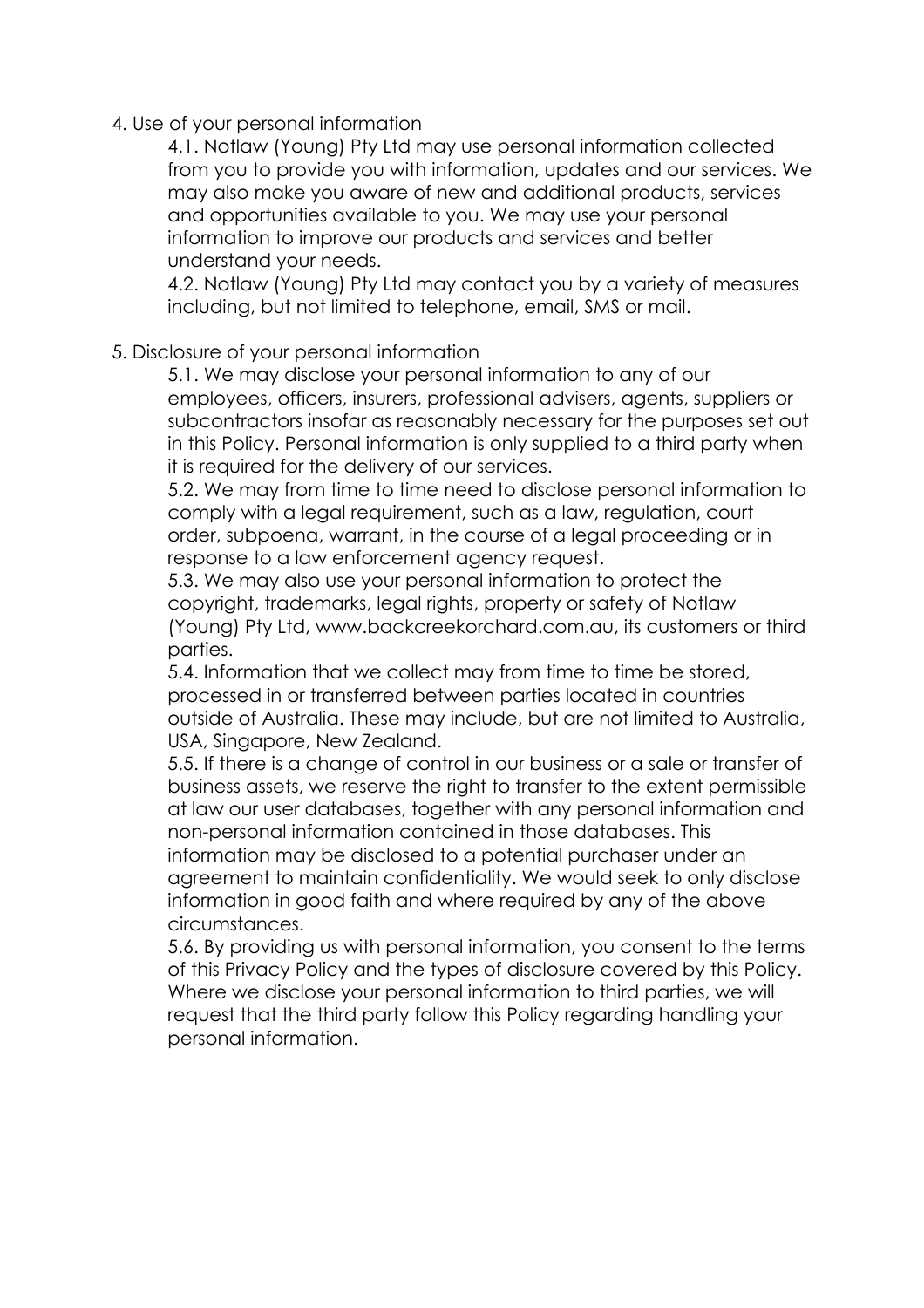6. Security of your personal information

6.1. Notlaw (Young) Pty Ltd is committed to ensuring that the information you provide to us is secure. In order to prevent unauthorised access or disclosure, we have put in place suitable physical, electronic and managerial procedures to safeguard and secure information and protect it from misuse, interference, loss and unauthorised access, modification and disclosure.

6.2. The transmission and exchange of information is carried out at your own risk. We cannot guarantee the security of any information that you transmit to us or receive from us. Although we take measures to safeguard against unauthorised disclosures of information, we cannot assure you that personal information that we collect will not be disclosed in a manner that is inconsistent with this Privacy Policy.

## 7. Access to your personal information

7.1. You may request details of personal information that we hold about you in accordance with the provisions of the Privacy Act 1988 (Cth). A small administrative fee may be payable for the provision of information. If you would like a copy of the information, which we hold about you or believe that any information we hold on you is inaccurate, out of date, incomplete, irrelevant or 1st August 2018 misleading, please email us at info@backcreekorchard.com.au 7.2. We reserve the right to refuse to provide you with information that we hold about you, in certain circumstances set out in the Privacy Act.

#### 8. Complaints about privacy

8.1. If you have any complaints about our privacy practices, please feel free to send in details of your complaints to 709 Back Creek Road, Kingsvale, New South Wales, 2587. We take complaints very seriously and will respond shortly after receiving written notice of your complaint.

## 9. Changes to Privacy Policy

9.1. Please be aware that we may change this Privacy Policy in the future. We may modify this Policy at any time, in our sole discretion and all modifications will be effective immediately upon our posting of the modifications on our website or notice board. Please check back from time to time to review our Privacy Policy.